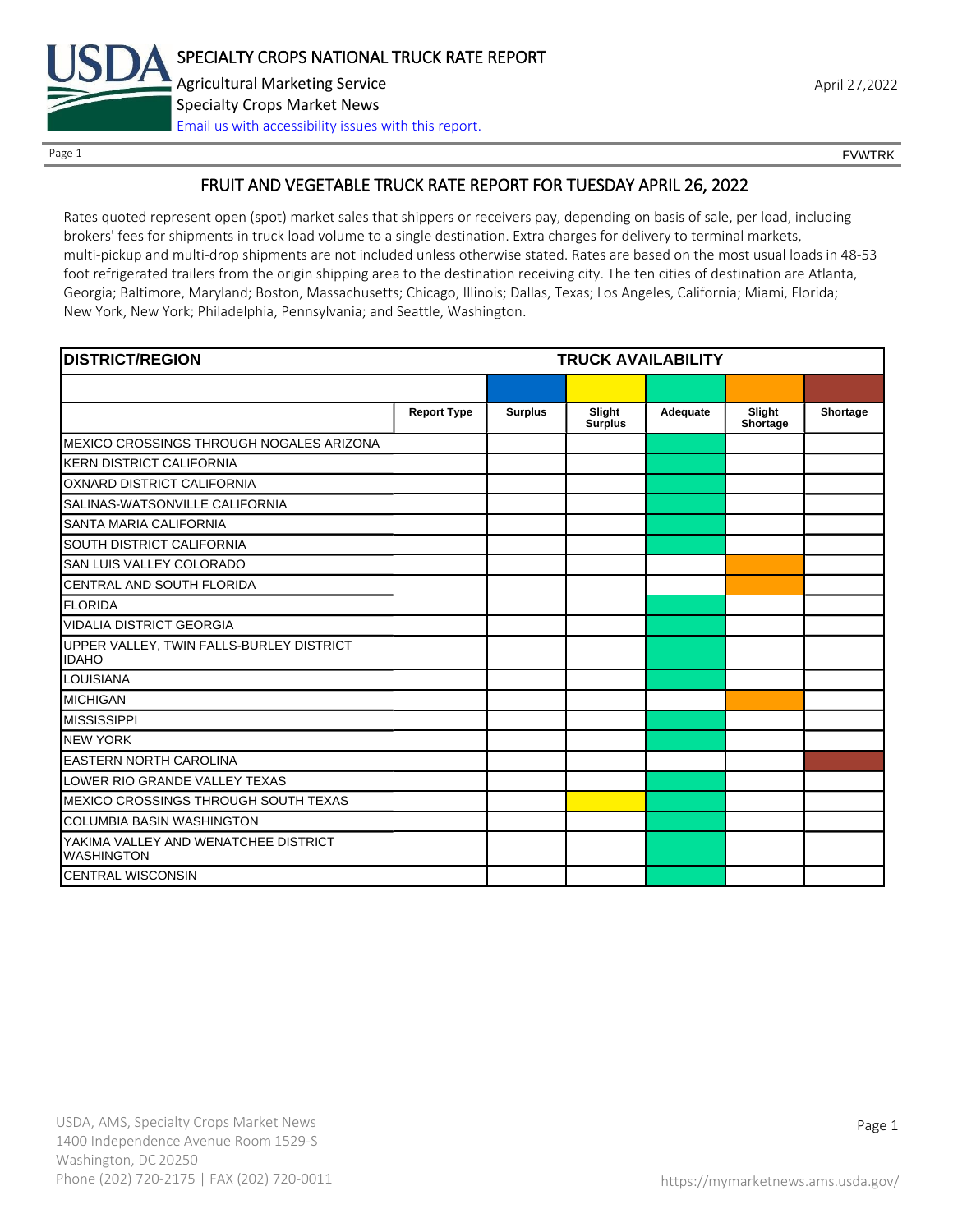

Page 2 FOUNTRK CONTROL CONTROL CONTROL CONTROL CONTROL CONTROL CONTROL CONTROL CONTROL CONTROL CONTROL CONTROL CONTROL CONTROL CONTROL CONTROL CONTROL CONTROL CONTROL CONTROL CONTROL CONTROL CONTROL CONTROL CONTROL CONTROL

## PRICES FOR TUESDAY APRIL 26, 2022

In areas where rates are based on package rates, per-load rates were derived by multiplying the package rate by the number of packages in the most usual load in a 48-53 foot trailer.

## PERCENTAGE OF CHANGE FROM TUESDAY APRIL 19, 2022 SHOWN IN ()

#### MEXICO CROSSINGS THROUGH NOGALES ARIZONA

#### --BEANS, ROUND GREEN TYPE, CORN, SWEET, CUCUMBERS, EGGPLANT, HONEYDEWS, ORANGES, SQUASH, TOMATILLOS, TOMATOES, TOMATOES, CHERRY, TOMATOES, GRAPE TYPE, TOMATOES, PLUM TYPE AND WATERMELONS

|              |          | RANGE     | <b>MOSTLY</b> |     |
|--------------|----------|-----------|---------------|-----|
| Atlanta      | Adequate | 5800-6800 | 6300-6500     | (0) |
| Baltimore    | Adequate | 7000-7400 | 7000-7200     | (0) |
| Boston       | Adequate | 7800-8400 | 8000-8300     | (0) |
| Chicago      | Adequate | 4800-6400 | 5400-5800     | (0) |
| Dallas       | Adequate | 3000-4400 | 3400-3600     | (0) |
| Los Angeles  | Adequate | 1400-2200 | 1600-2000     | (0) |
| Miami        | Adequate | 7000-7600 | 7200-7500     | (0) |
| New York     | Adequate | 7600-8000 |               | (0) |
| Philadelphia | Adequate | 7600-7800 |               | (0) |

KERN DISTRICT CALIFORNIA

--CARROTS

|           |          | RANGE      | MOSTLY     |        |
|-----------|----------|------------|------------|--------|
| Atlanta   | Adequate | 7000-8500  | 7700-8100  | (+3)   |
| Baltimore | Adequate | 8700-9800  | 9000-9400  | $(+7)$ |
| Boston    | Adequate | 8800-10600 | 9600-10200 | (+6)   |
| Chicago   | Adequate | 5400-7900  | 6800-7200  | (-1)   |
| Dallas    | Adequate | 4400-7300  | 6000-6300  | (-3)   |
|           |          |            |            |        |

#### OXNARD DISTRICT CALIFORNIA

## --ARTICHOKES, CABBAGE/ FRESH CUT, CELERY, CILANTRO, GREENS, KALE, LETTUCE, ROMAINE AND PARSLEY

|              |          | RANGE     | <b>MOSTLY</b> |        |
|--------------|----------|-----------|---------------|--------|
| Atlanta      | Adequate | 7000-8900 | 7700-8100     | (+3)   |
| Baltimore    | Adequate | 8700-9800 | 9000-9400     | $(+8)$ |
| Chicago      | Adequate | 5400-7900 | 6800-7900     | $(+4)$ |
| Dallas       | Adequate | 4400-7300 | 6000-6300     | (-3)   |
| Los Angeles  | Adequate | 1700-2100 | 1800-1900     | (+3)   |
| Philadelphia | Adequate | 8200-9900 | 9100-9600     | (+7)   |

## SALINAS-WATSONVILLE CALIFORNIA

USDA, AMS, Specialty Crops Market News **Page 2** 1400 Independence Avenue Room 1529-S Washington, DC 20250 Phone (202) 720-2175 | FAX (202) 720-0011 <https://mymarketnews.ams.usda.gov/>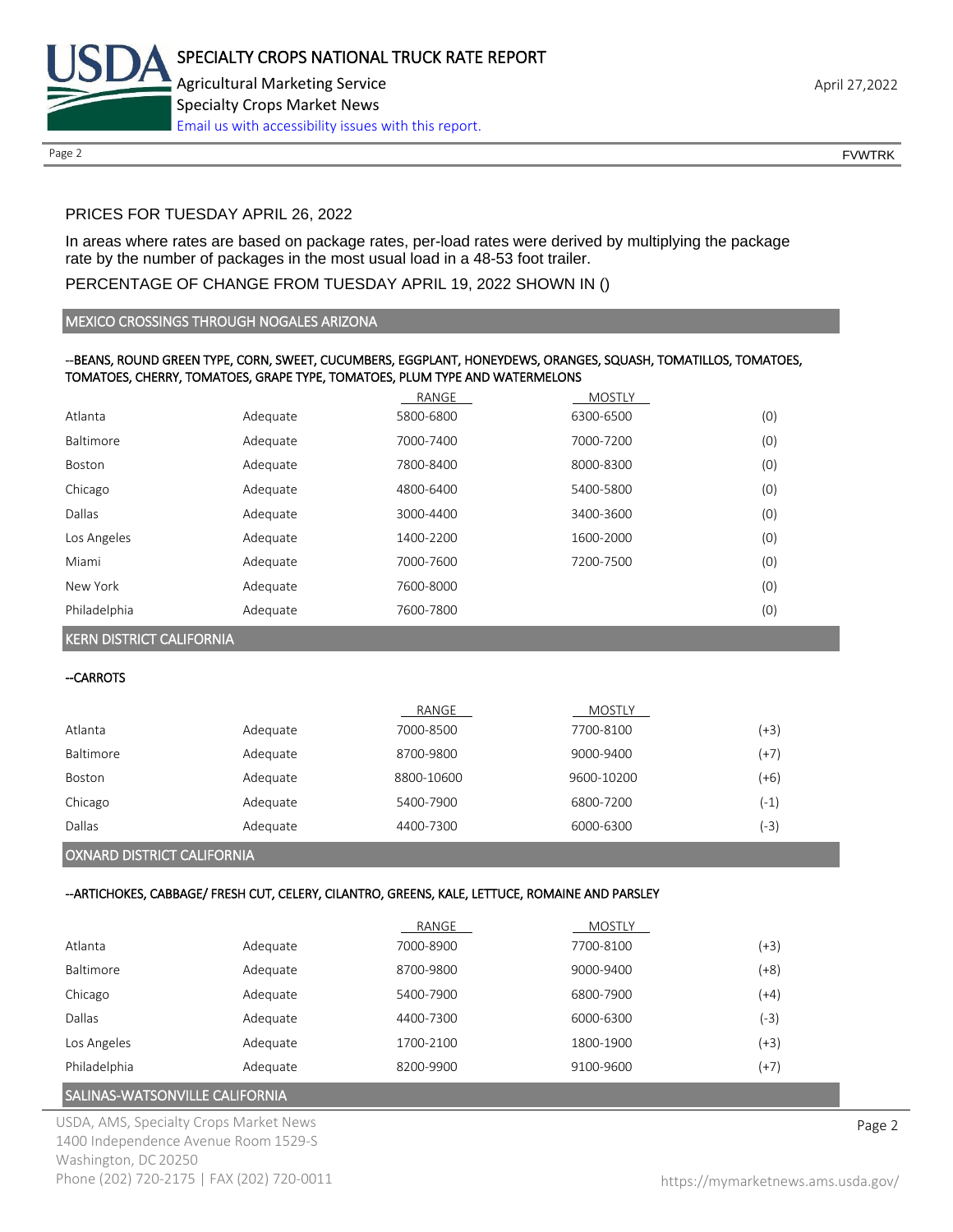

Page 3 FOUNTRK And the set of the set of the set of the set of the set of the set of the set of the set of the set of the set of the set of the set of the set of the set of the set of the set of the set of the set of the s

#### --ANISE, BOK CHOY, BROCCOLI, CABBAGE, CAULIFLOWER, CHINESE CABBAGE, CILANTRO, ENDIVE, ESCAROLE, GREENS, KALE, LETTUCE, BIBB, LETTUCE, GREEN LEAF, LETTUCE, ICEBERG, LETTUCE, RED LEAF, LETTUCE, ROMAINE, PARSLEY AND SPINACH

|               |          | RANGE      | <b>MOSTLY</b> |        |
|---------------|----------|------------|---------------|--------|
| Atlanta       | Adequate | 6800-8700  | 7500-7900     | (+3)   |
| <b>Boston</b> | Adequate | 8600-10400 | 9400-10000    | (+5)   |
| Chicago       | Adequate | 5200-7700  | 6600-7000     | (-1)   |
| Miami         | Adequate | 8000-10400 | 9100-9700     | (+5)   |
| New York      | Adequate | 8500-10000 | 9200-9600     | $(+7)$ |

SANTA MARIA CALIFORNIA

#### --BROCCOLI, CAULIFLOWER, CELERY, GREENS, MUSTARD, LETTUCE, GREEN LEAF, LETTUCE, ICEBERG, LETTUCE, RED LEAF AND LETTUCE, ROMAINE

|               |          | RANGE      | <b>MOSTLY</b> |        |
|---------------|----------|------------|---------------|--------|
| Atlanta       | Adequate | 7000-8900  | 7700-8100     | (+3)   |
| Baltimore     | Adequate | 8700-9800  | 9000-9400     | $(+8)$ |
| <b>Boston</b> | Adequate | 8800-10600 | 9600-10200    | (+6)   |
| Chicago       | Adequate | 5400-7900  | 6800-7200     | (-1)   |
| Dallas        | Adequate | 4400-7300  | 6000-6300     | (-3)   |
| Miami         | Adequate | 8200-10600 | 8300-9900     | (-1)   |
| New York      | Adequate | 8700-10200 | 9400-9800     | $(+7)$ |
| Philadelphia  | Adequate | 8200-9900  | 9100-9600     | $(+7)$ |

## SOUTH DISTRICT CALIFORNIA

#### --AVOCADOS, GRAPEFRUIT, LEMONS AND ORANGES

|                  |          | RANGE      | <b>MOSTLY</b> |        |
|------------------|----------|------------|---------------|--------|
| Atlanta          | Adequate | 7000-8200  | 7500-7900     | (0)    |
| <b>Baltimore</b> | Adequate | 8500-9500  | 8800-9400     | (0)    |
| <b>Boston</b>    | Adequate | 8600-10200 | 9500-10000    | (0)    |
| Chicago          | Adequate | 6000-7600  | 6400-7100     | (+2)   |
| Dallas           | Adequate | 5800-6900  | 6100-6700     | (0)    |
| Miami            | Adequate | 8800-10200 | 9200-9800     | $(+1)$ |
| New York         | Adequate | 8500-9800  | 8800-9500     | (+1)   |
| Seattle          | Adequate | 5700-6500  | 5900-6300     | (0)    |

# SAN LUIS VALLEY COLORADO

## --POTATOES

|         |                 | RANGE     | <b>MOSTLY</b> |     |
|---------|-----------------|-----------|---------------|-----|
| Atlanta | Slight Shortage | 4500-4950 |               | (0) |
| Dallas  | Slight Shortage | 2250-2475 |               | (0) |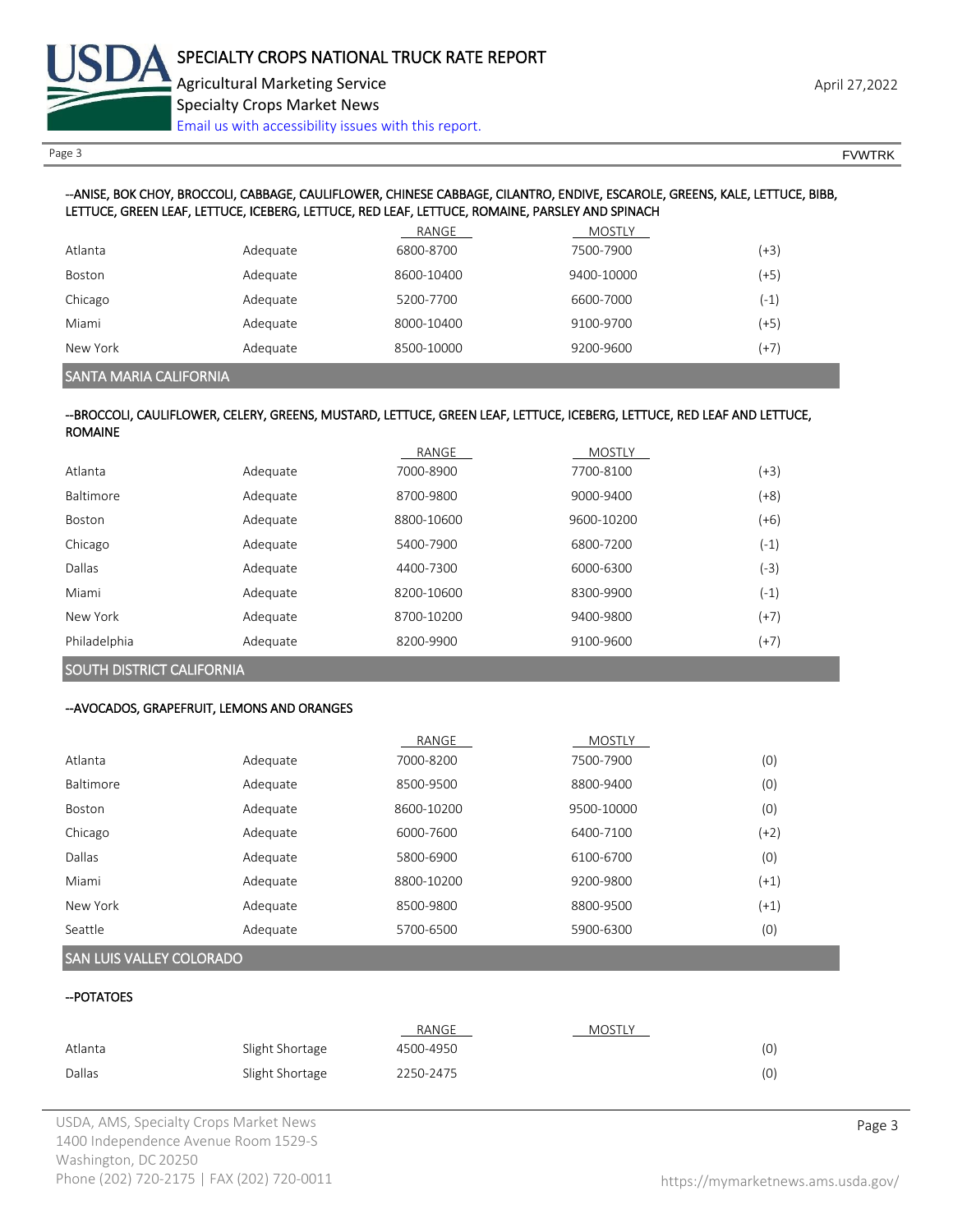

Agricultural Marketing Service **April 27,2022** Specialty Crops Market News

[Email us with accessibility issues with this report.](mailto:mars@ams.usda.gov?subject=508%20Inquiry/Report)

| Page 4                           |                 |           | <b>FVWTRK</b> |
|----------------------------------|-----------------|-----------|---------------|
| New York                         | Slight Shortage | 6300-6750 | (0)           |
| Philadelphia                     | Slight Shortage | 6300-6750 | (0)           |
| <b>CENTRAL AND SOUTH FLORIDA</b> |                 |           |               |

#### --BEANS, CABBAGE, CANTALOUPES, CORN, SWEET, CUCUMBERS, EGGPLANT, ENDIVE, ESCAROLE, OKRA, PEPPERS, BELL TYPE, PEPPERS, OTHER, RADISHES, SQUASH, YELLOW STRAIGHTNECK, SQUASH, ZUCCHINI, TOMATOES, CHERRY, TOMATOES, GRAPE TYPE, TOMATOES, PLUM TYPE AND WATERMELONS

|              |                 | RANGE     | <b>MOSTLY</b> |         |
|--------------|-----------------|-----------|---------------|---------|
| Atlanta      | Slight Shortage | 1500-1700 |               | $(-11)$ |
| Baltimore    | Slight Shortage | 3300-3500 |               | $(+3)$  |
| Boston       | Slight Shortage | 4300-4600 |               | (-9)    |
| Chicago      | Slight Shortage | 2500-2800 |               | (-2)    |
| New York     | Slight Shortage | 4000-4300 |               | (-6)    |
| Philadelphia | Slight Shortage | 3600-3800 |               | $(+6)$  |

## FLORIDA

## --POTATOES

|              |          | RANGE     | <b>MOSTLY</b> |     |
|--------------|----------|-----------|---------------|-----|
| Atlanta      | Adequate | 1200-1400 |               | (0) |
| Miami        | Adequate | 800-900   |               | (0) |
| New York     | Adequate | 4000-4200 |               | (0) |
| Philadelphia | Adequate | 3700-3800 |               | (0) |
|              |          |           |               |     |

## VIDALIA DISTRICT GEORGIA

## --ONIONS, DRY

|              |          | RANGE     | <b>MOSTLY</b> |                 |
|--------------|----------|-----------|---------------|-----------------|
| Atlanta      | Adequate | 900-1400  | 1200-1400     | (0)             |
| Baltimore    | Adequate | 2500-3700 | 3300-3700     | (-5)            |
| Boston       | Adequate | 3600-5400 | 4800-5200     | $(+9)$          |
| Chicago      | Adequate | 2250-4500 | 2250-3600     | (-3)            |
| Dallas       | Adequate | 2700-3500 |               | ()              |
| Los Angeles  | Adequate | 4500-5800 |               | $\left(\right)$ |
| Miami        | Adequate | 1800-2600 | 2200-2600     | $(+2)$          |
| New York     | Adequate | 3400-5000 | 4500-5000     | $(+9)$          |
| Philadelphia | Adequate | 3000-4000 | 3500-4000     | (-3)            |

# UPPER VALLEY, TWIN FALLS-BURLEY DISTRICT IDAHO

# --POTATOES

| Atlanta                                | Adequate                             | RANGE<br>6000-7250 | MOSTLY | (0) |        |
|----------------------------------------|--------------------------------------|--------------------|--------|-----|--------|
| USDA, AMS, Specialty Crops Market News |                                      |                    |        |     | Page 4 |
|                                        | 1400 Independence Avenue Room 1529-S |                    |        |     |        |
| Washington DC 20250                    |                                      |                    |        |     |        |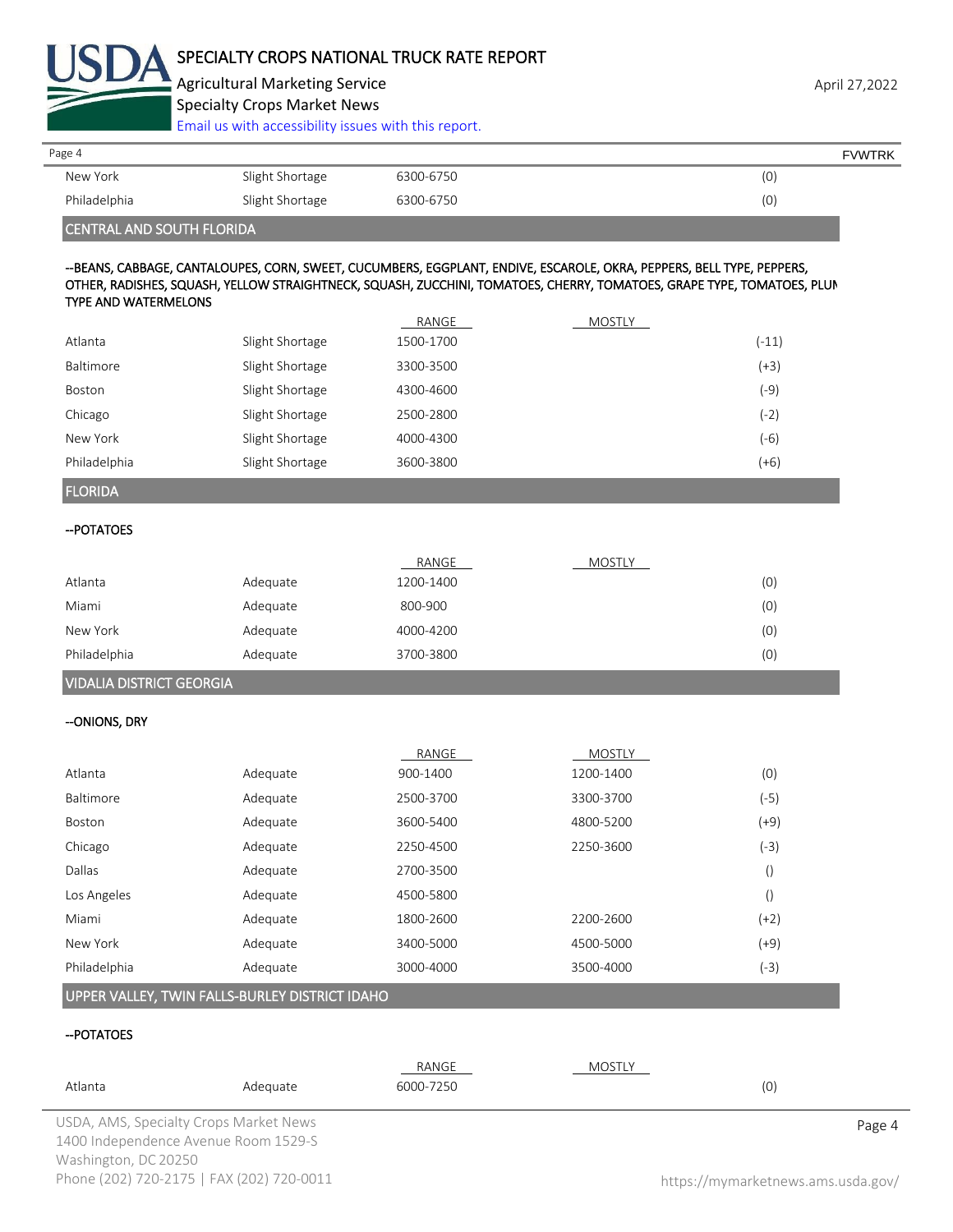

# SPECIALTY CROPS NATIONAL TRUCK RATE REPORT

Agricultural Marketing Service **April 27,2022** April 27,2022 Specialty Crops Market News

[Email us with accessibility issues with this report.](mailto:mars@ams.usda.gov?subject=508%20Inquiry/Report)

| Page 5             |                 |           |               |     | <b>FVWTRK</b> |
|--------------------|-----------------|-----------|---------------|-----|---------------|
| Baltimore          | Adequate        | 7800-8500 |               | (0) |               |
| Boston             | Adequate        | 8500-9500 |               | (0) |               |
| Chicago            | Adequate        | 4000-5500 |               | (0) |               |
| Dallas             | Adequate        | 4000-5500 |               | (0) |               |
| Los Angeles        | Adequate        | 2125-3200 |               | (0) |               |
| Miami              | Adequate        | 8000-9500 |               | (0) |               |
| New York           | Adequate        | 8000-9000 |               | (0) |               |
| Philadelphia       | Adequate        | 8000-9000 |               | (0) |               |
| <b>LOUISIANA</b>   |                 |           |               |     |               |
| -- SWEET POTATOES  |                 |           |               |     |               |
|                    |                 | RANGE     | <b>MOSTLY</b> |     |               |
| Boston             | Adequate        | 6000-6400 |               | (0) |               |
| New York           | Adequate        | 5600-6200 | 6000-6000     | (0) |               |
| <b>MICHIGAN</b>    |                 |           |               |     |               |
| --APPLES           |                 |           |               |     |               |
|                    |                 | RANGE     | <b>MOSTLY</b> |     |               |
| Atlanta            | Slight Shortage | 3600-3800 |               | (0) |               |
| Baltimore          | Slight Shortage | 3100-3300 |               | (0) |               |
| Chicago            | Slight Shortage | 1000-1200 |               | (0) |               |
| Dallas             | Slight Shortage | 3200-3400 |               | (0) |               |
| New York           | Slight Shortage | 3600-3800 |               | (0) |               |
| Philadelphia       | Slight Shortage | 3200-3400 |               | (0) |               |
| <b>MISSISSIPPI</b> |                 |           |               |     |               |
| -- SWEET POTATOES  |                 |           |               |     |               |
|                    |                 | RANGE     | <b>MOSTLY</b> |     |               |
| Atlanta            | Adequate        | 1600-1800 |               | (0) |               |
| Chicago            | Adequate        | 2000-2800 | 2400-2800     | (0) |               |
| <b>NEW YORK</b>    |                 |           |               |     |               |
| --APPLES           |                 |           |               |     |               |
|                    |                 | RANGE     | <b>MOSTLY</b> |     |               |
| Atlanta            | Adequate        | 5500-6500 |               | (0) |               |
| Baltimore          | Adequate        | 3000-4000 |               | (0) |               |
| Boston             | Adequate        | 2000-4000 | 3000-3800     | (0) |               |
| Miami              | Adequate        | 6000-7000 |               | (0) |               |
| New York           | Adequate        | 3000-3500 | 3300-3500     | (0) |               |

USDA, AMS, Specialty Crops Market News **Page 5** 1400 Independence Avenue Room 1529-S Washington, DC 20250 Phone (202) 720-2175 | FAX (202) 720-0011 <https://mymarketnews.ams.usda.gov/>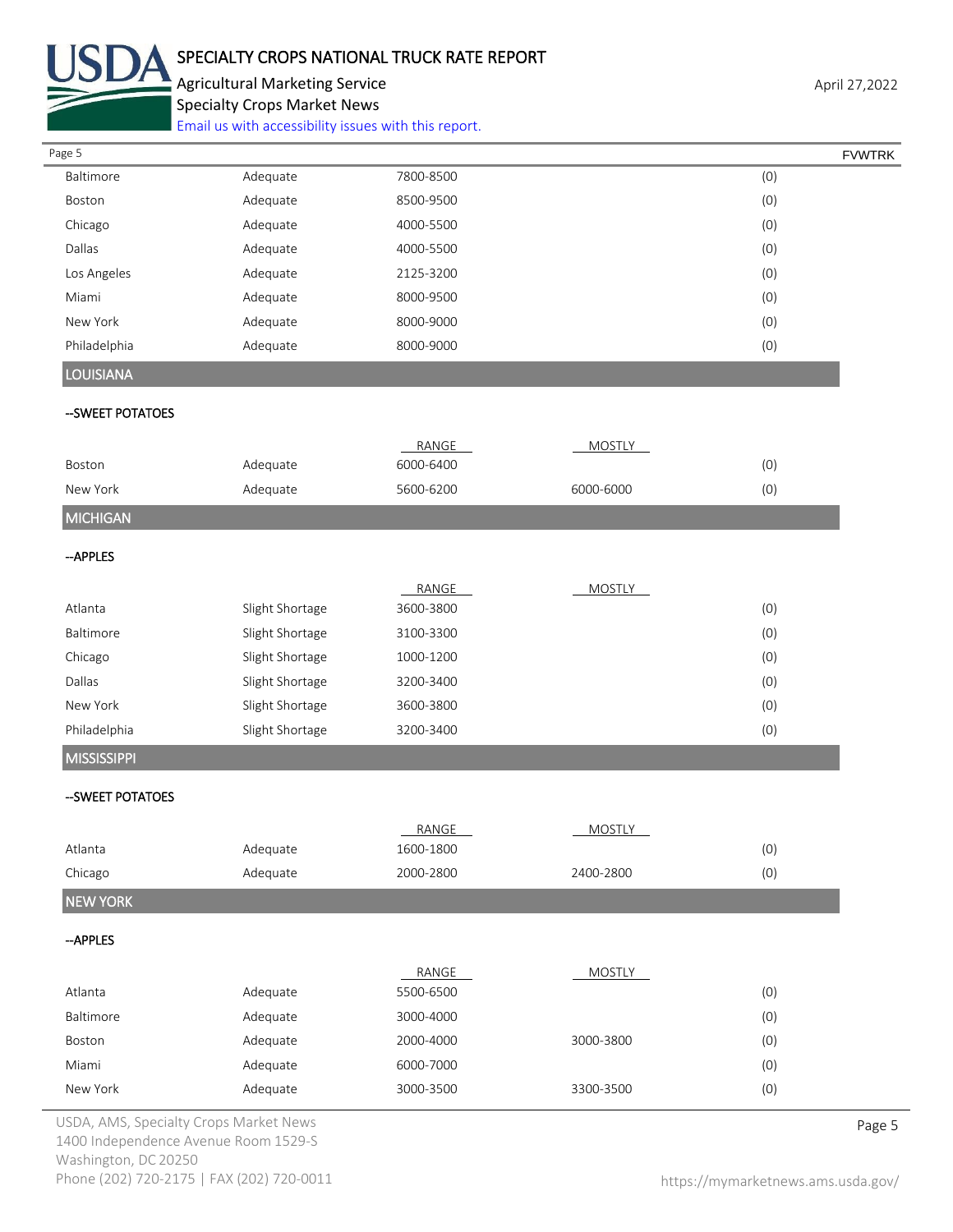

# SPECIALTY CROPS NATIONAL TRUCK RATE REPORT

Agricultural Marketing Service April 27,2022 **April 27,2022** Specialty Crops Market News

[Email us with accessibility issues with this report.](mailto:mars@ams.usda.gov?subject=508%20Inquiry/Report)

# Philadelphia Adequate 2000-5000 3000-3500 (0) EASTERN NORTH CAROLINA --SWEET POTATOES RANGE MOSTLY Atlanta Shortage 2800-2800 (0) Baltimore Shortage 2000-2200 (0) Boston Shortage 4000-5000 (0) Chicago Shortage 5000-5000 (0) Miami Shortage 4000-4000 (0) New York Shortage 2800-3000 (0) Philadelphia Shortage 2200-2500 (0) LOWER RIO GRANDE VALLEY TEXAS --ONIONS, DRY RANGE MOSTLY Boston Adequate 8000-8300 (0) New York Adequate 7800-8000 (0) Philadelphia Adequate 6900-7500 (0) Page 6 FVWTRK

MEXICO CROSSINGS THROUGH SOUTH TEXAS

#### --BROCCOLI, CARROTS, CHAYOTE, CILANTRO, CUCUMBERS, GRAPEFRUIT, LIMES, MANGOES, ORANGES, PAPAYA, PEPPERS, ANAHEIM, PEPPERS, BELL TYPE, PEPPERS, HABANERO, PEPPERS, JALAPENO, PEPPERS, POBLANO, PEPPERS, SERRANO, PINEAPPLES, TOMATILLOS, TOMATOES, TOMATOES, GRAPE TYPE, TOMATOES, PLUM TYPE AND WATERMELONS

|              |                | RANGE     | <b>MOSTLY</b> |        |
|--------------|----------------|-----------|---------------|--------|
| Atlanta      | Adequate       | 4500-5200 | 4500-5000     | (0)    |
| Baltimore    | Adequate       | 6400-7200 | 6400-6800     | (0)    |
| Boston       | Adequate       | 7000-8300 | 7400-7800     | (0)    |
| Chicago      | Adequate       | 4800-5400 | 4900-5200     | $(-1)$ |
| Dallas       | Slight Surplus | 2000-2400 | 2000-2200     | (0)    |
| Los Angeles  | Adequate       | 3700-4800 | 3800-4400     | $(-4)$ |
| Miami        | Adequate       | 4900-5700 | 5200-5600     | (0)    |
| New York     | Adequate       | 7000-8000 | 7300-7800     | $(+1)$ |
| Philadelphia | Adequate       | 7400-7900 | 7600-7800     | (0)    |
| Seattle      | Adequate       | 7600-8200 | 7600-8000     | (0)    |
|              |                |           |               |        |

# COLUMBIA BASIN WASHINGTON

# --ONIONS, DRY AND POTATOES

| Atlanta                                | Adequate                             | RANGE<br>8300-9000 | <b>MOSTLY</b> | (0) |        |
|----------------------------------------|--------------------------------------|--------------------|---------------|-----|--------|
| USDA, AMS, Specialty Crops Market News |                                      |                    |               |     | Page 6 |
|                                        | 1400 Independence Avenue Room 1529-S |                    |               |     |        |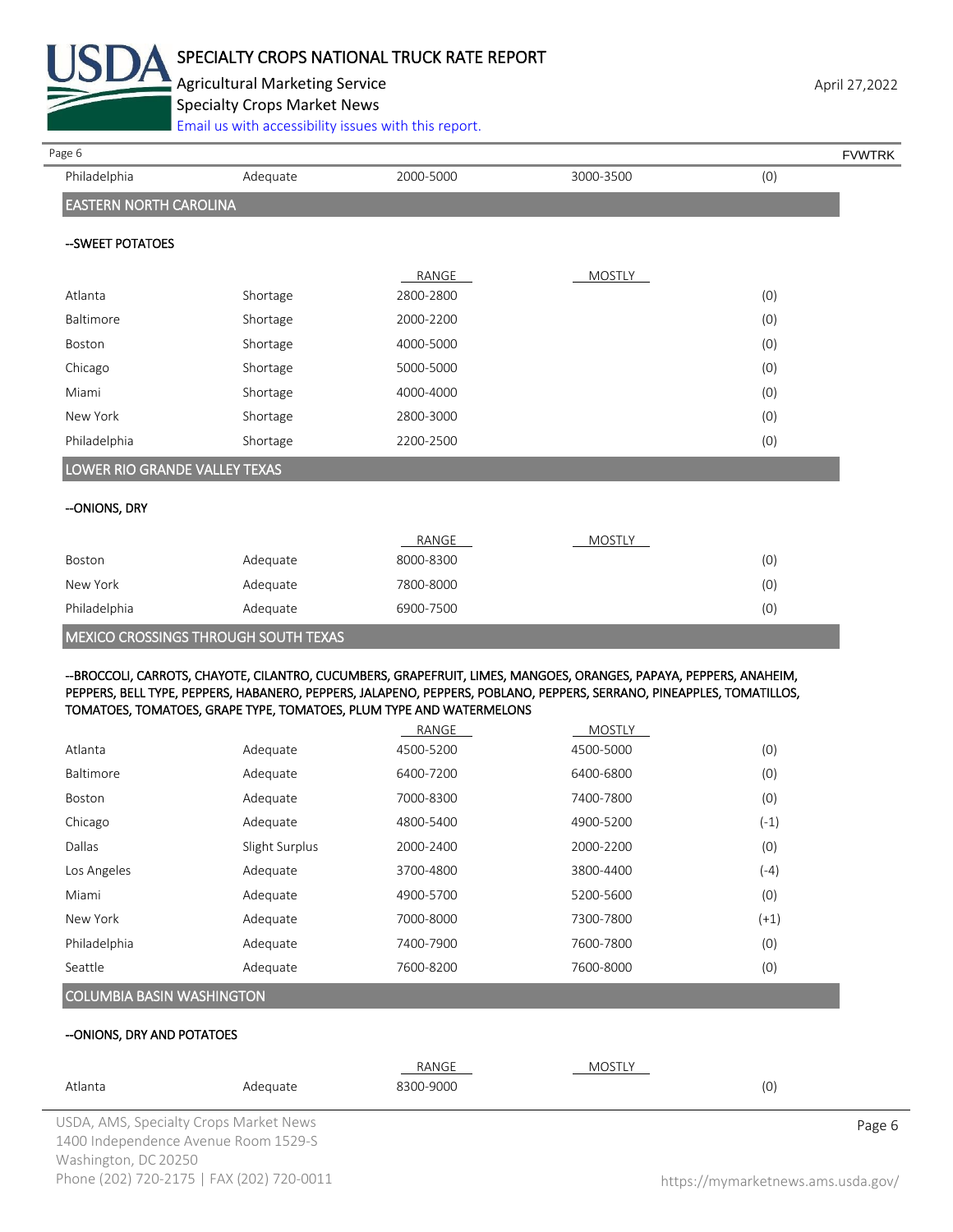

Agricultural Marketing Service **April 27,2022** Specialty Crops Market News

[Email us with accessibility issues with this report.](mailto:mars@ams.usda.gov?subject=508%20Inquiry/Report)

| Page 7        |          |             | <b>FVWTRK</b> |
|---------------|----------|-------------|---------------|
| <b>Dallas</b> | Adequate | 6500-7500   | (0)           |
| Los Angeles   | Adequate | 3200-3500   | (0)           |
| Miami         | Adequate | 9800-11500  | (0)           |
| New York      | Adequate | 10800-11500 | (0)           |

YAKIMA VALLEY AND WENATCHEE DISTRICT WASHINGTON

#### --APPLES AND PEARS

|              |          | RANGE      | <b>MOSTLY</b> |        |
|--------------|----------|------------|---------------|--------|
| Atlanta      | Adequate | 7800-9400  | 8500-9200     | $(-1)$ |
| Baltimore    | Adequate | 8500-10000 | 8600-9500     | (-2)   |
| Boston       | Adequate | 9200-11300 | 9500-10500    | (0)    |
| Chicago      | Adequate | 6500-8000  | 6700-7500     | (-1)   |
| Dallas       | Adequate | 6000-8000  | 6700-7500     | (0)    |
| Los Angeles  | Adequate | 2300-3200  | 2500-3000     | (-7)   |
| Miami        | Adequate | 9700-11000 | 10000-10700   | (0)    |
| New York     | Adequate | 8400-10700 | 9200-9800     | $(-1)$ |
| Philadelphia | Adequate | 8500-10500 | 8700-9500     | (-1)   |
| Seattle      | Adequate | 1000-1400  | 1100-1300     | $(-4)$ |

## CENTRAL WISCONSIN

## --POTATOES

|              |          | RANGE     | <b>MOSTLY</b> |     |
|--------------|----------|-----------|---------------|-----|
| Atlanta      | Adequate | 4675-5525 | 5000-5525     | (0) |
| Baltimore    | Adequate | 4250-5200 |               | (0) |
| Boston       | Adequate | 5100-6000 |               | (0) |
| Chicago      | Adequate | 1200-1913 | 1488-1913     | (0) |
| Miami        | Adequate | 6000-6800 |               | (0) |
| New York     | Adequate | 5100-5950 | 5100-5500     | (0) |
| Philadelphia | Adequate | 4250-5200 | 5100-5200     | (0) |